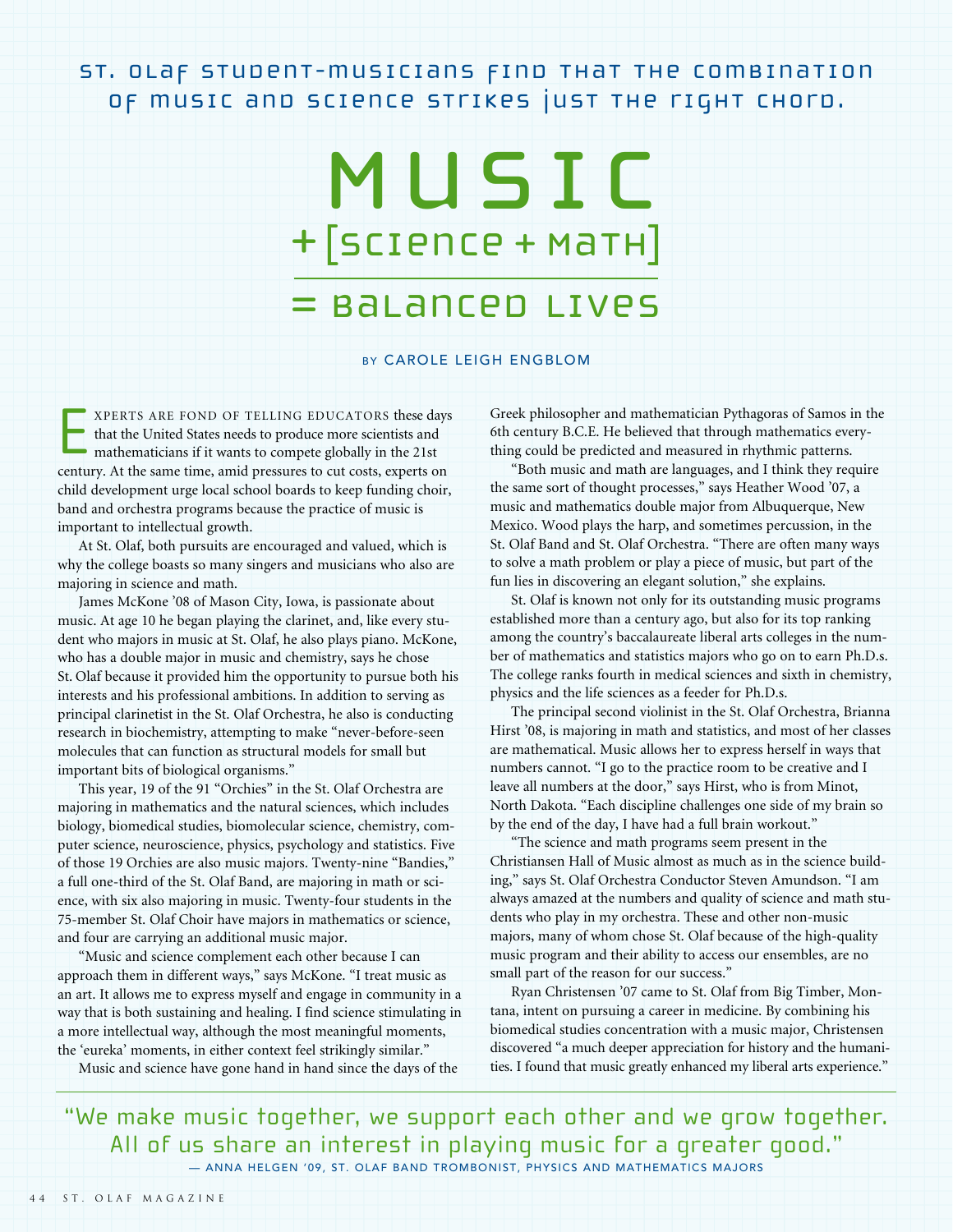

Nineteen students in the 91-member ST. OLAF ORCHESTRA are majoring in mathematics or the natural sciences, including (L–R, back row) Matthew Beckmann '07, Kristin Henry '07, Keeley MacNeill '08, Kirsten Peterson '08, Heather Wood '07, Christina Koch '09, Brianna Hirst '08, John Groerich '08, Molly Schaus '08, James McKone '08 and Erin Manlove '07; (front row) Emma Hornick '09, Rebecca Dyer '09, John Bergan '08, Allison Wagner '08, Suzanne Hintz '08 and Briana Griffin '10.



One-third of ST. OLAF BAND students are majoring in mathematics or science. Among them (L-R, back row) Brienna Lise Carlson '09, Christopher Roberts '10, Kate Virkler '09, Anna Helgen '09, Lauren Cassat '07, Dan Larson '10, Megan Ehresmann '10, Maria Hedberg '07; (front row) Leanne Barck '10, Molly Boes '08.



Twenty-four ST. OLAF CHOIR members are math or science majors, including (L–R) Katherine Oyster '08, Becky Blessing '07, Matthias Hunt '07, Bethany Johnson '07, Joey Paulsen '07, Nathan Eckberg '08, Jake Leibold '07, Meredith Sorenson '07, Ryan Christensen '07 and Tyler Johnson '09.

Through private study of voice, piano and organ, as well as singing in the St. Olaf Choir, Christensen has been challenged in ways he never thought possible. "I have learned much more about myself and what I want to contribute to creation," he says.

St. Olaf inspires this love of music making. St. Olaf Professor of Music Dan Dressen believes music is a calling, a divine gift

that should be honored. Professor of Music and St. Olaf Band Conductor Timothy Mahr '78 takes the sanctity of music one step further. "I, along with many of the band members, encounter our Creator at the core of our music-making and believe in the power of this gift to transform our lives," he says.

[CONTINUED ON PAGE 51]